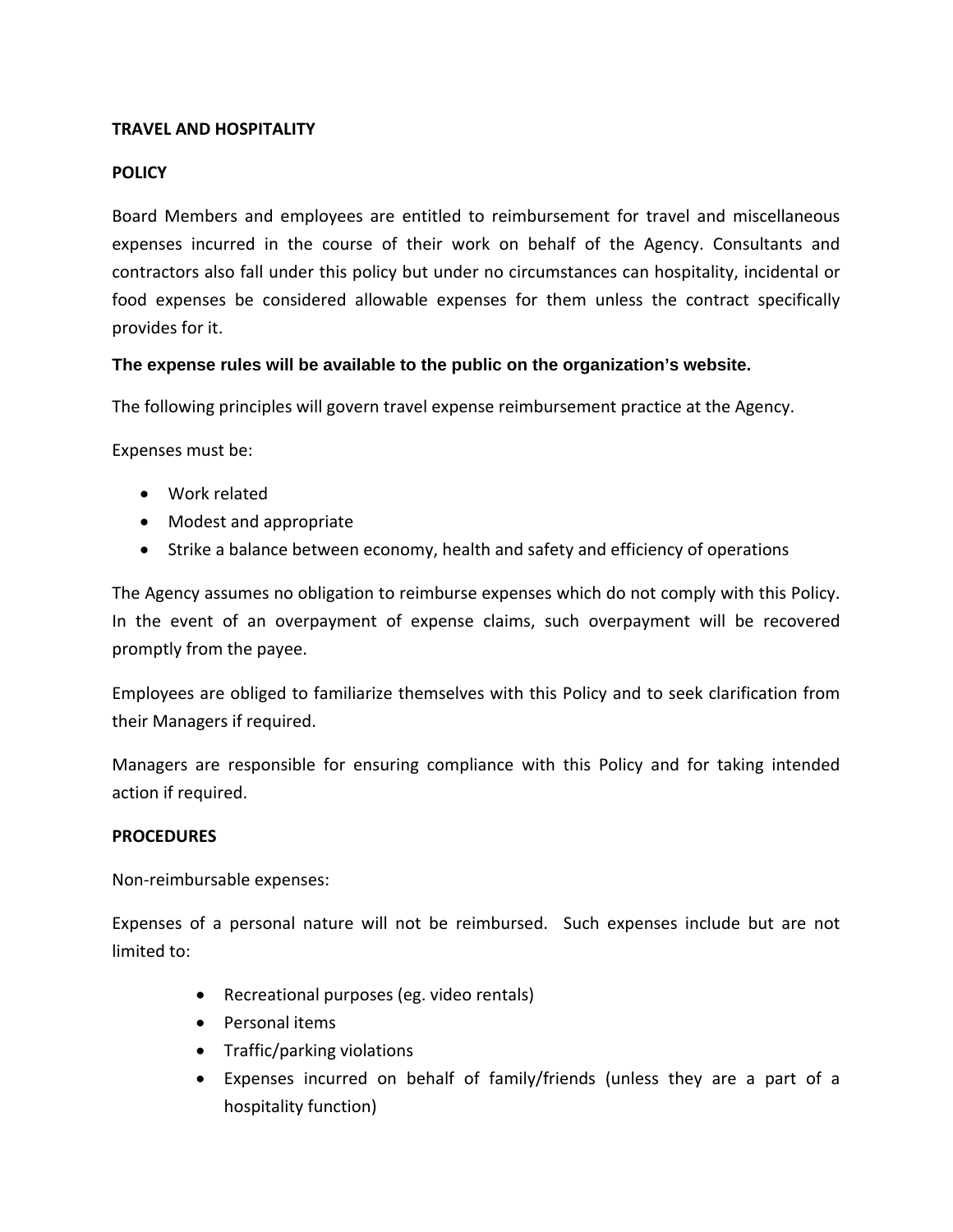- Alcohol
- Office social events
- Retirement parties
- Holiday lunches
- .01 Persons intending to claim reimbursement for travel expenses incurred in the performance of duties on behalf of AAFS shall first obtain authorization for the travel in advance of the date the travel is necessary. Unless travel is pre‐authorized, all travel shall be authorized as follows:
	- (a) In the case of staff members, by their Manager;
	- (b) In the case of Managers, by the Director;
	- (c) In the case of the Directors of AAFS, by the Executive Director;
	- (d) In the case of Board Members, by the Executive Director.
- .02 All valid travel expenses incurred for which a staff member or Director is claiming reimbursement must be set out on a Travel Expense Claim form as set out in Schedule 1.
- .03 All staff members must complete and submit Expense Claim forms to the Accounts Payable staff within 30 (thirty) days of the completion of any trip taken. Except for meal and incidental expenses, no expense claimed shall be paid by AAFS unless it is supported by receipts or vouchers and approved by the appropriate approver. If the information is not available in that time frame, submit a written explanation with the claim to provide the approver with adequate information for decision‐making.
- .04 No Board Member or employee seeking approval for his or her own travel shall participate in the decision as to whether or not travel should be granted.
- .05 The Executive Assistant on behalf of All Board of Directors of AAFS will complete and submit Expense Claim Forms to the Executive Director as soon as possible before the completion of the trip taken.
- .06 Except where an accountable advance has been provided, staff members or Directors of AAFS may apply to the Executive Director for an accountable travel advance by submitting a request on a Travel Advance Form.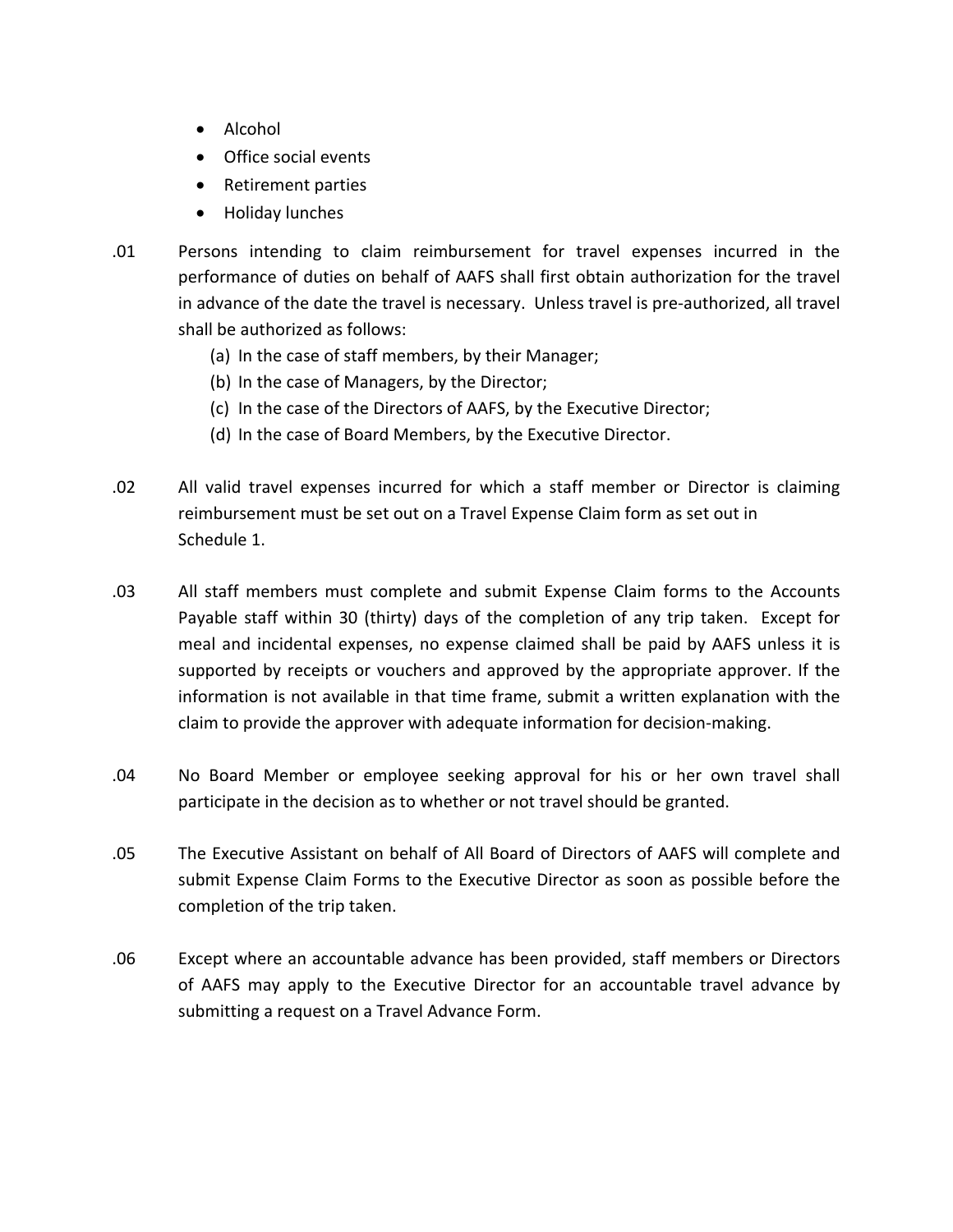- .07 No travel advances may be granted to any Director, staff person or other authorized person who already has an outstanding travel advance, except for trips that are anticipated to cost more than the amount of the accountable advance.
- .08 Any travel advance received by any individual shall be considered to be a debt or obligation owed by that individual to AAFS and it must be accounted for by submission of a Travel Expense Claim form within the necessary time period set forth above. Any overpayment is also considered a debt owing to the organization and should be paid back immediately. If leaving employment with the organization, submit any claims for expenses before leaving.
- .09 For persons traveling on AAFS business, the payment for transportation incurred shall be made on the following basis:
	- (a) if a personal automobile is used, a rate of 43.5 cents per kilometer shall be paid; this rate includes all costs associated with the vehicle to include gas, oil, repairs, wear and tear of vehicle, insurance, tires, maintenance and any other miscellaneous repair expenditures;
	- (b) mileage shall be calculated, wherever possible, by reference to the mileage chart attached as Schedule 8; and
	- (c) where public transportation including travel by air, taxi, bus, car rental, train or boat is utilized, the actual cost for such transportation shall be reimbursed provided that valid receipts are provided.
	- (d) Economy (coach) class travel will be the standard option, and Executive Director approval will be required for any other type of fare.
- .10 Meal allowances are available when business travel exceed two (2) hours and staff are more than one hour from their location of work, and/or for the following reason:
	- (b) Commences prior to 7:00 a.m., an allowance for breakfast may be claimed;
	- (c) Involves being away from home between the hours of 12:00 noon and 1:00 P.M., an allowance for lunch may be claimed;
	- (d) Involves being away from home after 7:00 P.M., an allowance for supper may be claimed;
	- (e) Involves being away overnight, an allowance for incidental expenses may be claimed;
	- (f) Staff do not need to submit receipts to receive payment for meal expenses (just use the allowable limits provided); and
	- (g) staff who qualify to be paid for meals and incidental expenses as set out above shall be paid to the allowable limits as set by the Board of Directors: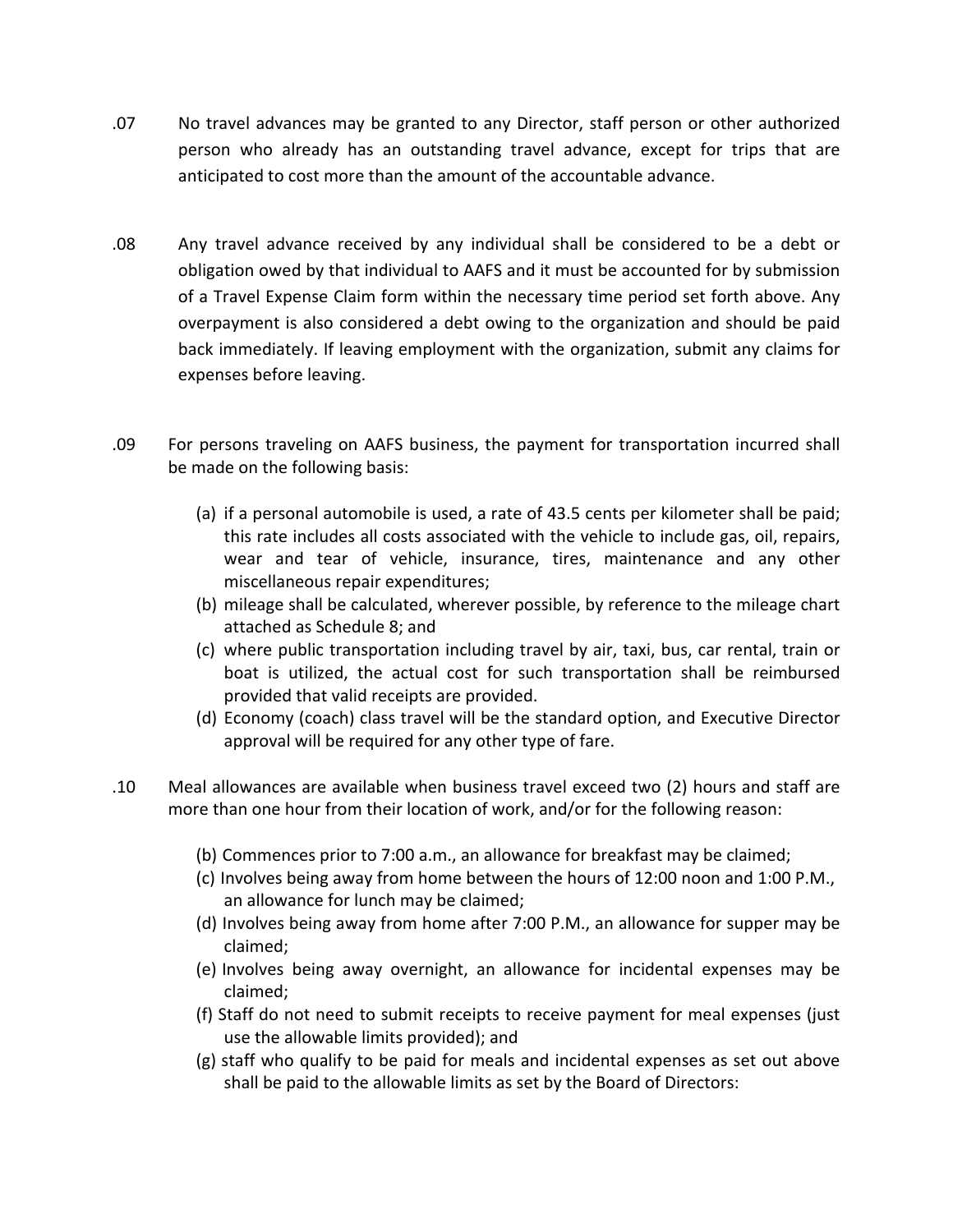| <b>Breakfast</b> | Lunch   | Supper  | Total   | Incidentals |
|------------------|---------|---------|---------|-------------|
| \$10.70          | \$10.45 | \$29.35 | \$50.50 | \$10.00     |

For persons traveling on AAFS business or required to stay overnight while traveling, payment for accommodation shall be made on the following basis:

- (a) hotel costs will be actual costs per invoice submitted;
- (b) notwithstanding the foregoing, when the traveler uses private accommodation a rate of \$50.00 per night shall be paid;
- (c) the traveler is required in all circumstances to submit valid receipts in order to substantiate the claim for hotel accommodation;
- (d) if receipts are not provided as required, any amount advanced to the traveler for accommodation shall, after consultation between the Executive Director and the traveler, be deducted from any other amounts payable by AAFS to the traveler.

Exemptions to this Policy:

The Board of Directors of Anishinaabe Abinoojii Family Services shall be exempt from the necessity to provide receipts for meals, as they are not employees of the Agency. The Board of Directors will be credited with an allowance for meal costs incurred in the conduct of agency business based on the allowable meal expense rates set.

- .11 Where valid travel expenses have involved expenditure in U.S. currency, the exchange rate shall be calculated as follows:
	- (a) if a receipt verifies an exchange rate paid or payable by the traveler, that exchange rate shall apply;
	- (b) in all other circumstances, the rate in effect at the local TD Bank for exchange of Canadian currency for U.S. currency on the date of repayment to the individual shall apply; and
	- (c) all costs incurred in the United States will be converted to US funds, except mileage.
- .12 There will be no expense rates for meals provided to on‐call workers, who are required to work above and beyond the 7 hour work day.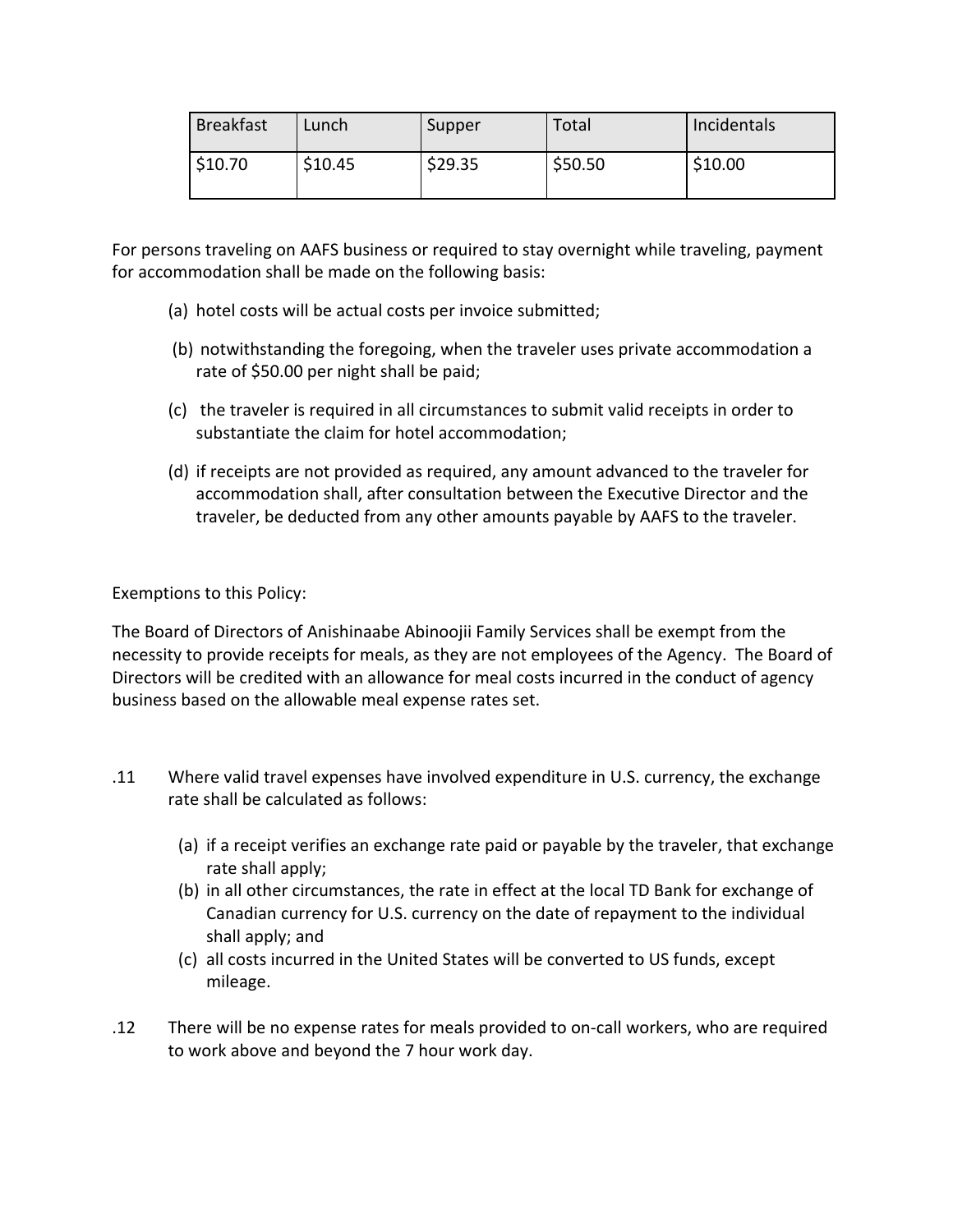- .13 All persons attending AAFS Corporate business meetings on behalf of the corporation shall be provided the appropriate meal by the Corporation.
- .14 Staff will be provided meals at cost when required to work overtime upon submission of receipts.
- .15 When staff or Board members are required to be away from home overnight or for a significant period of time and incur babysitting costs, the Agency shall reimburse at a rate of \$25.00 per day/child to a maximum of four children and not to exceed \$100.00 per day.

#### .16 Meal Expenses – Clients

Anishinaabe Abinoojii Family Services believes it is not wise to encourage the expectation that workers will always take a client (child or adult) out for a meal/snack when visiting and AAFS does not encourage this practice. However, AAFS recognizes that there are circumstances where workers may purchase meals/coffee for clients. In cases where this is authorized by the Manager these expense will be reimbursed within the same limits as meal expenses, above. If a worker has doubt about whether an expense is appropriate, they should consult the Manager PRIOR to making the expenditure.

### .17 Hospitality

Hospitality is the provision of food, beverages, accommodation, transportation or other amenities at agency expense to persons who are not employees of the Agency, except when hospitality is given as a measure of appreciation and incentive.

Hospitality is only to be extended by the Executive Director or Board of Directors with prior approval of the Executive Director. Hospitality should be extended in an economical, consistent and appropriate way when it will facilitate agency business or is considered desirable as a matter of courtesy. Hospitality expenditures should be consistent with the status of the guest(s), the number of persons attending and the business purposed to be achieved.

Where hospitality events are extended by the agency and where guests include vendors or prospective vendors to the agency, managers are responsible for obtaining prior approval to ensure that the hospitality provided does not give, or is not perceived to give, preferential treatment to any vendor.

Acceptance of hospitality from vendors, current or prospective, may constitute a conflict of interest and may therefore be disallowed. Managers are responsible to ensure that employees are aware of their conflict of interest obligations.